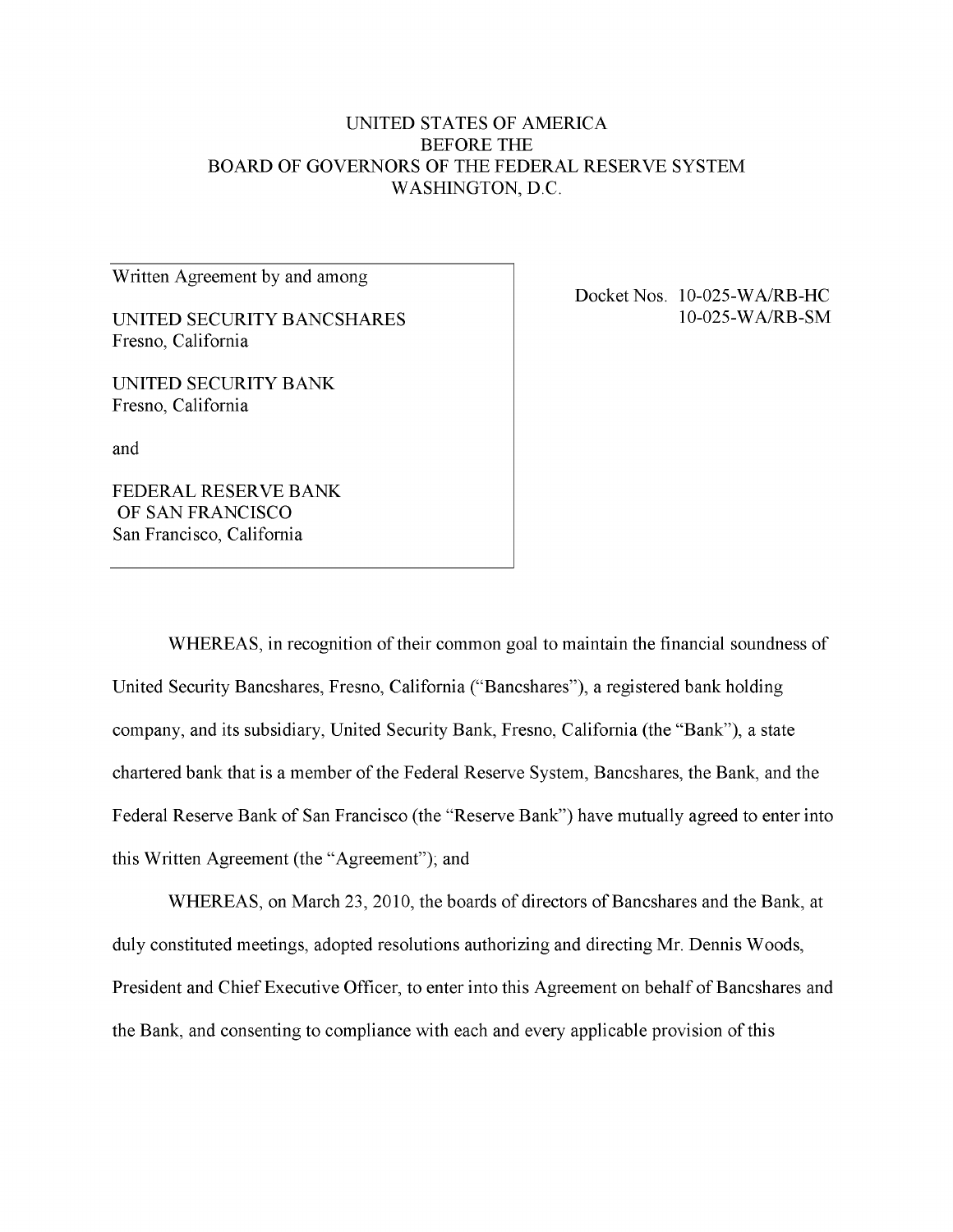Agreement by Bancshares and the Bank, and their institution-affiliated parties, as defined in Sections 3(u) and 8(b)(3) of the Federal Deposit Insurance Act, as amended (the "FDI Act") (12 U.S.C. §§ 1813(u) and 1818(b)(3)).

NOW, THEREFORE, Bancshares, the Bank, and the Reserve Bank agree as follows: **Board Oversight** 

1. Within 60 days of this Agreement, the board of directors of the Bank shall submit to the Reserve Bank a written plan to strengthen board oversight of the management and operations of the Bank. The plan shall, at a minimum, address, consider, and include:

(a) The actions that the board of directors will take to improve the Bank's condition and maintain effective control over, and supervision of, the Bank's major operations and activities, including but not limited to, credit risk management, liquidity, and earnings;

(b) the responsibility of the board of directors to monitor management's adherence to approved policies and procedures, and applicable laws and regulations; and

(c) a description of the information and reports that are regularly reviewed by the board of directors in its oversight of the operations and management of the Bank, including information on the Bank's adversely classified assets, allowance for loan and lease losses ("ALLL"), capital, liquidity, and earnings.

## **Credit Risk Management**

2. Within 60 days of this Agreement, the Bank shall submit to the Reserve Bank an acceptable written plan to strengthen credit risk management practices. The plan shall, at a minimum, address, consider, and include:

(a) The responsibility of the board of directors to establish appropriate risk tolerance guidelines and risk limits;

 $\overline{2}$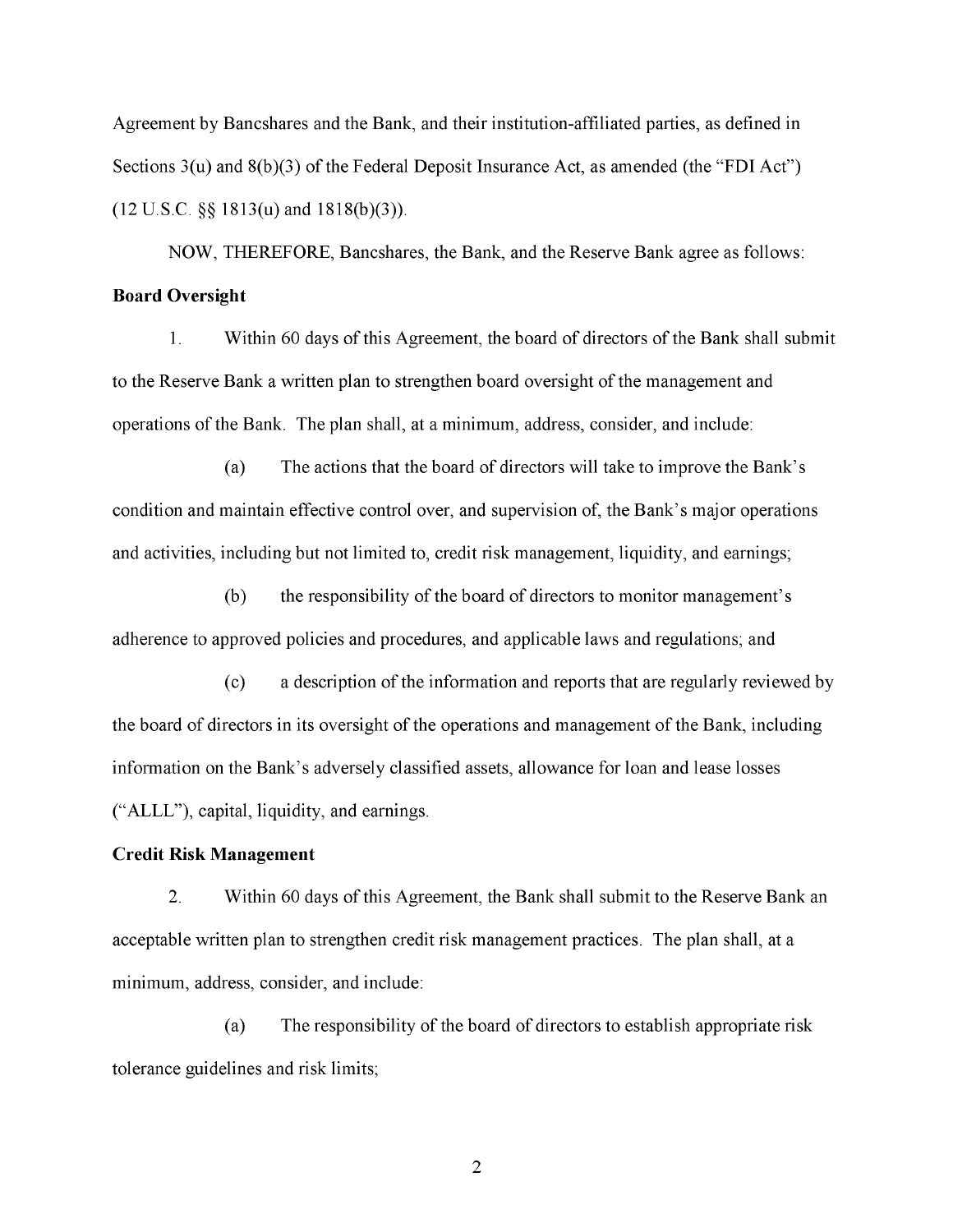(b) timely and accurate identification and quantification of credit risk within the loan portfolio;

(c) strategies to minimize credit losses and reduce the level of problem assets;

(d) procedures for the on-going review of the investment portfolio to evaluate other-than temporary-impairment ("OTTI") and accurate accounting for OTTI;

(e) stress testing of CRE loan and portfolio segments; and

(f) measures to reduce the amount of Other Real Estate Owned ("OREO").

#### **Asset Improvement**

3. The Bank shall not, directly or indirectly, extend, renew, or restructure any credit to or for the benefit of any borrower, including any related interest of the borrower, whose loans or other extensions of credit are criticized in the report of examination of the Bank conducted by the Reserve Bank that commenced on June 8, 2009 (the "Report of Examination") or in any subsequent report of examination, without the prior approval of a majority of the full board of directors or a designated committee thereof. The board of directors or its committee shall document in writing the reasons for the extension of credit, renewal, or restructuring, specifically certifying that: (i) the Bank's risk management policies and practices for loan workout activity are acceptable; (ii) the extension of credit is necessary to improve and protect the Bank's interest in the ultimate collection of the credit already granted and maximize its potential for collection; (iii) the extension of credit reflects prudent underwriting based on reasonable repayment terms and is adequately secured; and all necessary loan documentation has been properly and accurately prepared and filed; (iv) the Bank has performed a comprehensive credit analysis indicating that the borrower has the willingness and ability to repay the debt as supported by an adequate workout plan, as necessary; and (v) the board of directors or its

 $\overline{3}$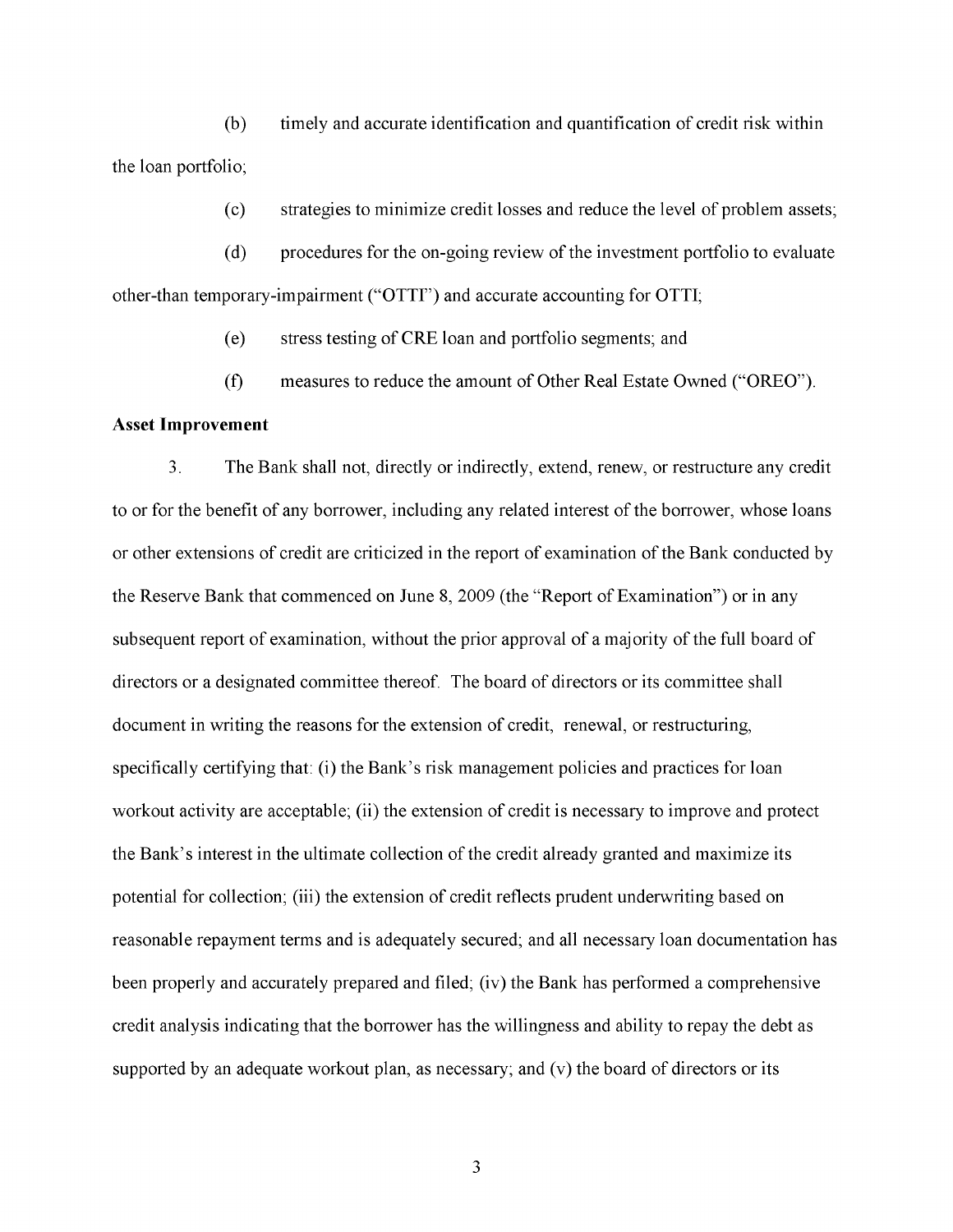designated committee reasonably believes that the extension of credit will not impair the Bank's interest in obtaining repayment of the already outstanding credit and that the extension of credit or renewal will be repaid according to its terms. The written certification shall be made a part of the minutes of the meetings of the board of directors or its committee, as appropriate, and a copy of the signed certification, together with the credit analysis and related information that was used in the determination, shall be retained by the Bank in the borrower's credit file for subsequent supervisory review. For purposes of this Agreement, the term "related interest" is defined as set forth in section 215.2(n) of Regulation O of the Board of Governors of the Federal Reserve System ("Board of Governors")  $(12 \text{ C.F.R. } § 215.2(n))$ .

4. (a) Within 60 days of this Agreement, the Bank shall submit to the Reserve Bank an acceptable written plan designed to improve the Bank's position through repayment, amortization, liquidation, additional collateral, or other means on each loan, relationship, or other asset in excess of \$1.5 million including OREO, that are past due as to principal or interest more than 90 days as of the date of this Agreement, are on the Bank's problem loan list, or were adversely classified in the Report of Examination.

(b) Within 30 days of the date that any additional loan, relationship, or other asset in excess of \$1.5 million including OREO, becomes past due as to principal or interest for more than 90 days, is on the Bank's problem loan list, or is adversely classified in any subsequent report of examination of the Bank, the Bank shall submit to the Reserve Bank an acceptable written plan to improve the Bank's position on such loan, relationship, or asset.

(c) Within 30 days after the end of each calendar quarter thereafter, the Bank shall submit a written progress report to the Reserve Bank to update each asset improvement plan, which shall include, at a minimum, the carrying value of the loan or other asset and

 $\overline{4}$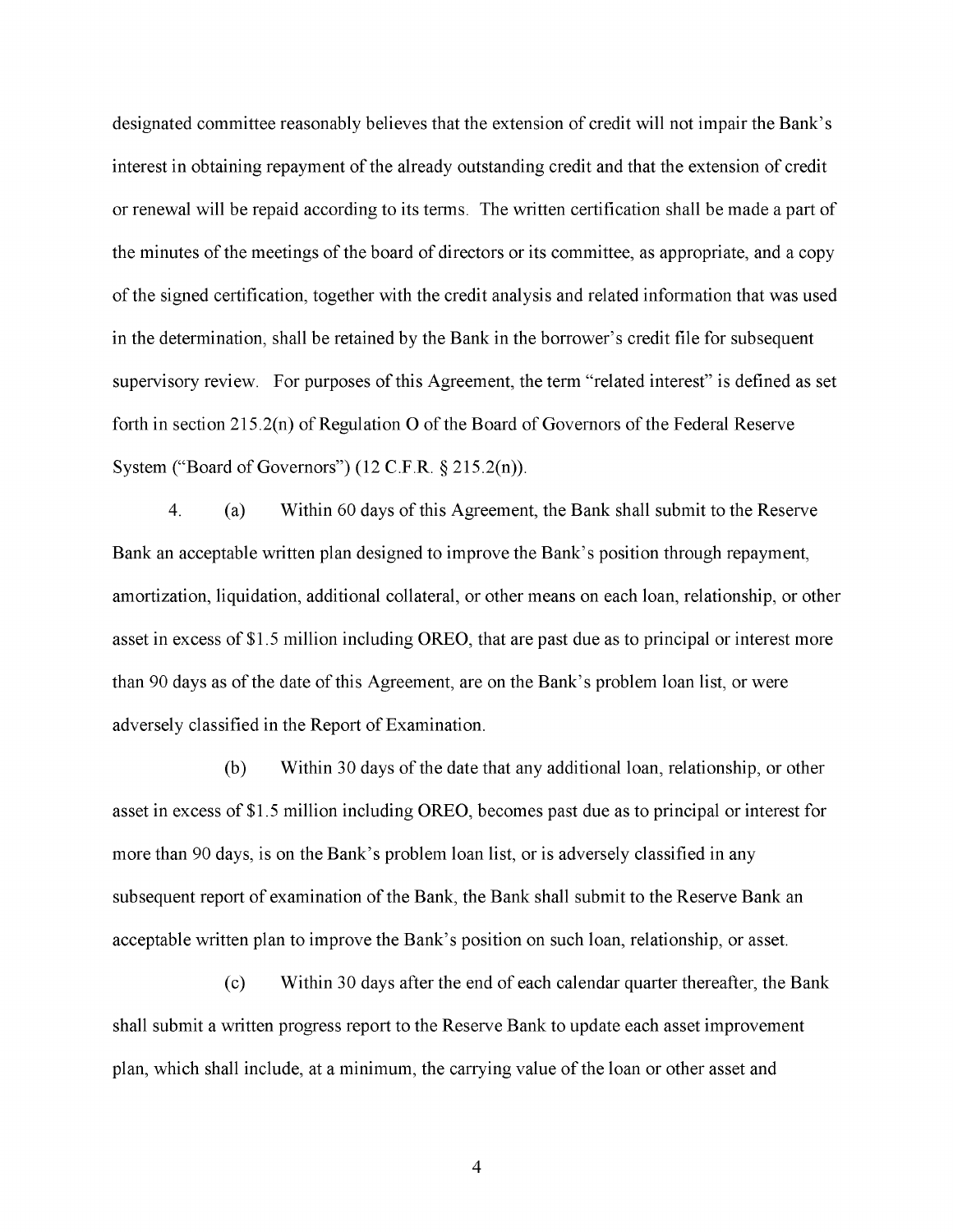changes in the nature and value of supporting collateral, along with a copy of the Bank's current problem loan list, a list of all loan renewals and extensions without full collection of interest in the last quarter, and past due/non-accrual report.

#### **Allowance for Loan and Lease Losses**

5. (a) Within 10 days of this Agreement, the Bank shall eliminate from its books, by charge-off or collection, all assets or portions of assets classified "loss" in the Report of Examination that have not been previously collected in full or charged off. Thereafter the Bank shall, within 30 days from the receipt of any federal or state report of examination, charge off all assets classified "loss" unless otherwise approved in writing by the Reserve Bank.

(b) The Bank shall maintain a sound process for determining, documenting, and recording an adequate allowance for loan and lease losses ("ALLL") in accordance with regulatory reporting instructions and relevant supervisory guidance, including the Interagency Policy Statements on the Allowance for Loan and Lease Losses, dated July 2, 2001 (SR 01-17 (Sup)) and December 13, 2006 (SR 06-17).

(c) Within 60 days of this Agreement, the Bank shall submit to the Reserve Bank an acceptable written program for the maintenance of an adequate ALLL. The program shall include policies and procedures to ensure adherence to the Bank's revised ALLL methodology and provide for periodic reviews and updates to the ALLL methodology, as appropriate. The program shall also provide for a review of the ALLL by the board of directors on at least a quarterly calendar basis. Any deficiency found in the ALLL shall be remedied in the quarter it is discovered, prior to the filing of the Consolidated Reports of Condition and Income, by additional provisions. The board of directors shall maintain written documentation of its review, including the factors considered and conclusions reached by the Bank in determining the adequacy of the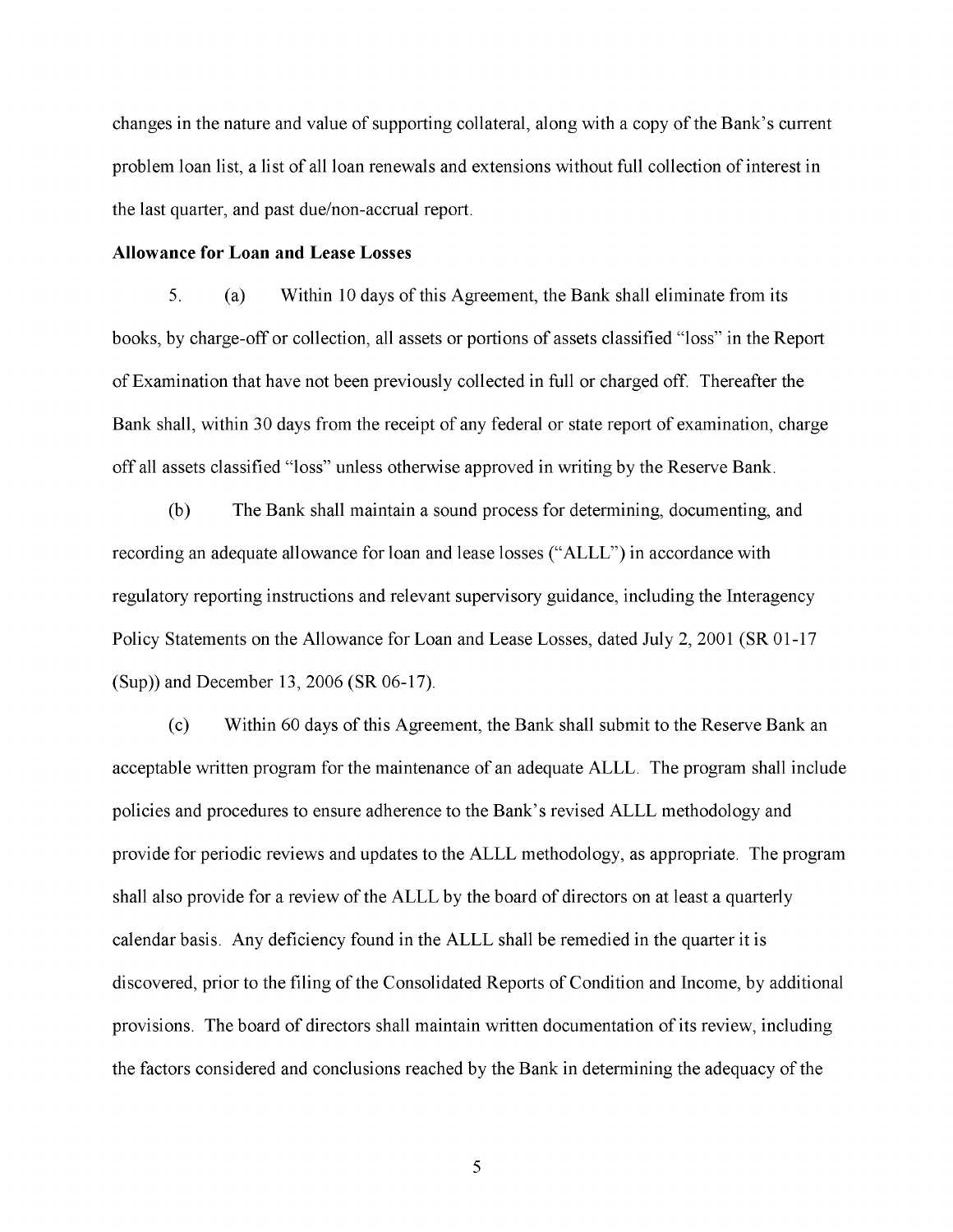ALLL. During the term of this Agreement, the Bank shall submit to the Reserve Bank, within 30 days after the end of each calendar quarter, a written report regarding the board of directors' quarterly review of the ALLL and a description of any changes to the methodology used in determining the amount of the ALLL for that quarter.

#### **Capital Plan**

6. Within 90 days of this Agreement, Bancshares shall submit to the Reserve Bank an acceptable written plan to maintain sufficient capital at Bancshares, on a consolidated basis, and Bancshares and the Bank shall jointly submit to the Reserve Bank an acceptable written plan to maintain sufficient capital at the Bank, as a separate legal entity on a stand-alone basis. These plans shall, at a minimum, address, consider, and include:

(a) Bancshares' current and future capital needs, including compliance with the Capital Adequacy Guidelines for Bank Holding Companies: Risk-Based Measure and Tier 1 Leverage Measure, Appendices A and D of Regulation Y of the Board of Governors (12 C.F.R. Part 225, App. A and D);

(b) the Bank's current and future capital needs, including compliance with the Capital Adequacy Guidelines for State Member Banks: Risk-Based Measure and Tier 1 Leverage Measure, Appendices A and B of Regulation H of the Board of Governors (12 C.F.R. Part 208, App. A and B);

(c) the adequacy of the Bank's capital, taking into account the volume of classified credits, concentrations of credit, ALLL, current and projected asset growth, and projected retained earnings;

(d) the source and timing of additional funds to fulfill the consolidated organization's and the Bank's future capital requirements; and

Page 6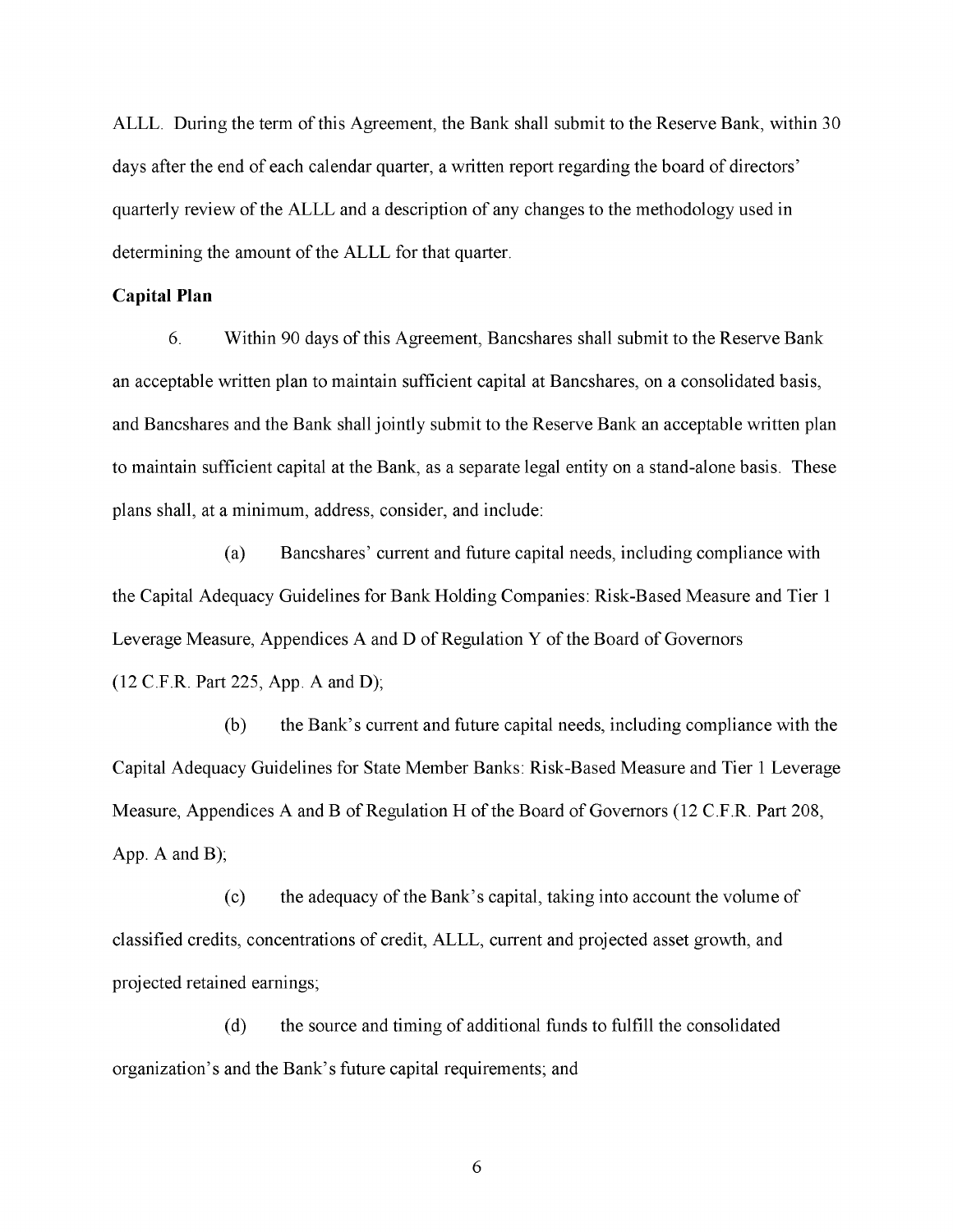(e) the requirements of Section 225.4(a) of Regulation Y of the Board of Governors (12 C.F.R. § 225.4(a)) that Bancshares serve as a source of strength to the Bank.

7. Bancshares and the Bank shall notify the Reserve Bank, in writing, no more than 30 days after the end of any quarter in which any of Bancshares' consolidated capital ratios or the Bank's capital ratios (total risk-based, Tier 1, or leverage) fall below the approved capital plan's minimum ratios. Together with the notification, Bancshares and the Bank shall submit an acceptable written plan that details the steps Bancshares or the Bank, as appropriate, will take to increase Bancshares' or the Bank's capital ratios to or above the approved capital plan's minimums.

## **Liquidity/Funds Management**

8. Within 90 days of this Agreement, the Bank shall submit to the Reserve Bank an acceptable written plan to improve management of the Bank's liquidity position and funds management practices. The plan shall, at a minimum, address, consider, and include:

(a) Measures to enhance the monitoring, measurement, and reporting of the Bank's liquidity to the board of directors;

(b) a timetable to reduce reliance on short-term wholesale funding, including brokered deposits; and

(c) specific liquidity targets and parameters and the maintenance of sufficient liquidity to meet contractual obligations and unanticipated demands.

9. Within 90 days of this Agreement, the Bank shall revise and submit to the Reserve Bank an acceptable written contingency funding plan that, at a minimum, includes adverse scenario planning and identifies and quantifies available sources of liquidity for each scenario.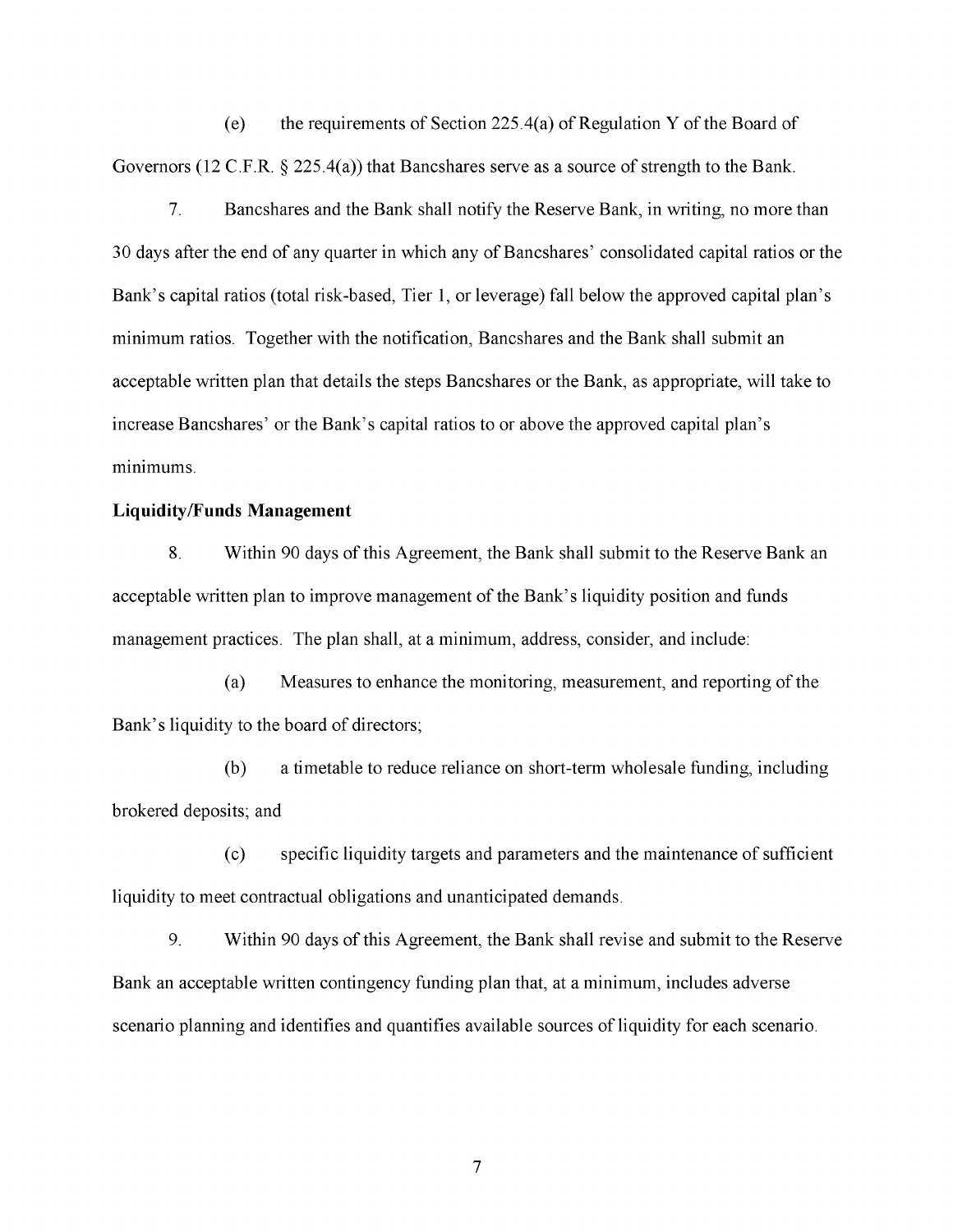### **Earnings Plan and Budget**

10. (a) Within 60 days of this Agreement, the Bank shall submit to the Reserve Bank a written revised business plan for the remainder of 2010 to improve the Bank's earnings and overall condition. The plan, at a minimum, shall provide for or describe:

(i) a realistic and comprehensive budget for the remainder of calendar year 2010, including income statement and balance sheet projections; and

(ii) a description of the operating assumptions that form the basis for, and adequately support, major projected income, expense, and balance sheet components.

(b) During the term of this Agreement, a business plan and budget for each calendar year subsequent to 2010 shall be submitted to the Reserve Bank at least 30 days prior to the beginning of that calendar year.

### **Dividends and Distributions**

11. (a) Bancshares and the Bank shall not declare or pay any dividends without the prior written approval of the Reserve Bank and the Director of the Division of Banking Supervision and Regulation of the Board of Governors (the "Director").

(b) Bancshares shall not take any other form of payment representing a reduction in capital from the Bank without the prior written approval of the Reserve Bank.

(c) Bancshares and its nonbank subsidiaries shall not make any distributions of interest, principal, or other sums on subordinated debentures or trust preferred securities without the prior written approval of the Reserve Bank and the Director.

(d) All requests for prior approval shall be received at least 30 days prior to the proposed dividend declaration date, proposed distribution on subordinated debentures, and required notice of deferral on trust preferred securities. All requests shall contain, at a minimum,

Page 8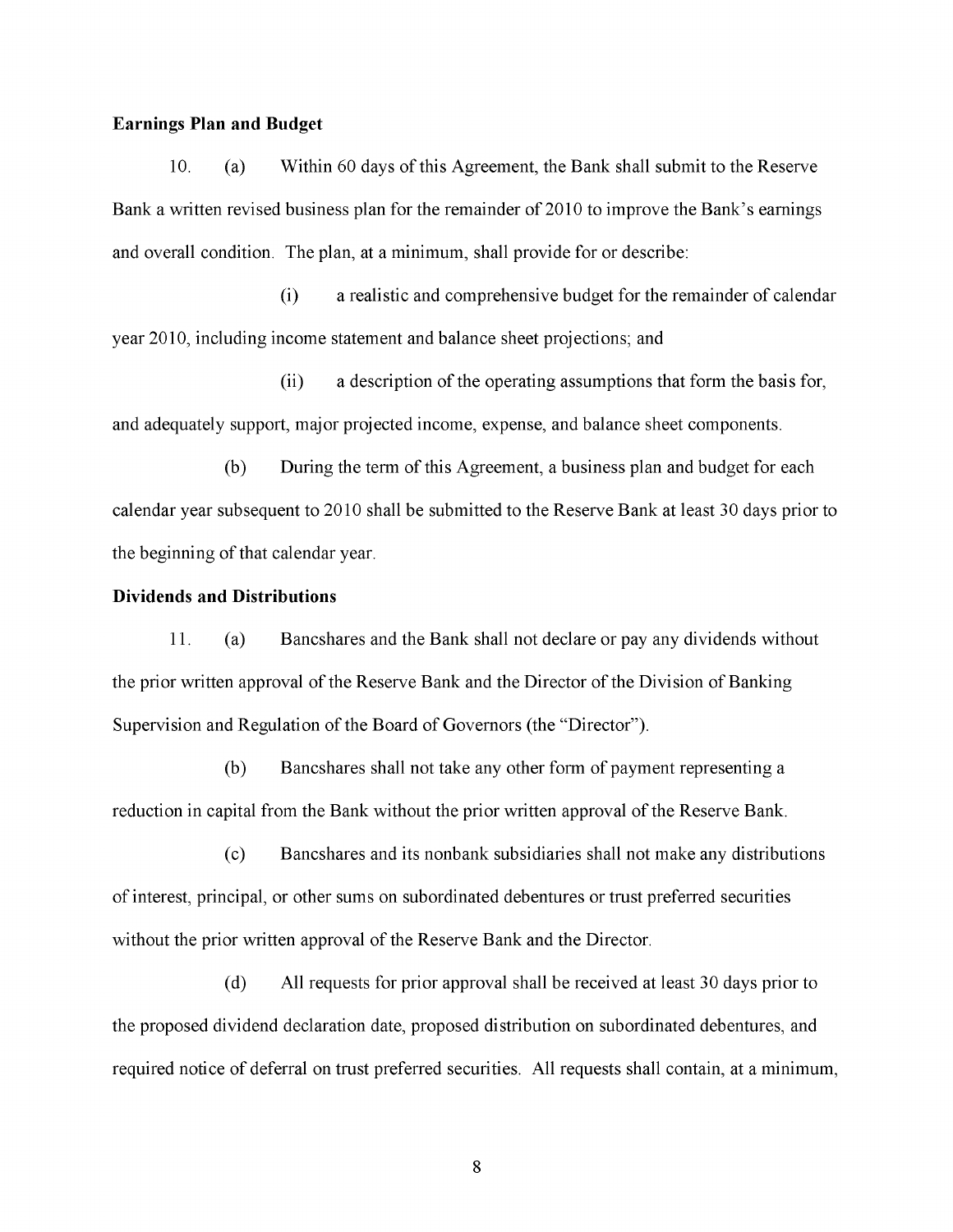current and projected information, as appropriate, on Bancshares' capital, earnings, and cash flow; the Bank's capital, asset quality, earnings and ALLL needs; and identification of the sources of funds for the proposed payment or distribution. Bancshares and the Bank, as appropriate, must also demonstrate that the requested declaration or payment of dividends is consistent with the Board of Governors' Policy Statement on the Payment of Cash Dividends by State Member Banks and Bank Holding Companies, dated November 14, 1985 (Federal Reserve Regulatory Service, 4-877 at page 4-323).

#### **Debt and Stock Redemption**

12. (a) Bancshares shall not, directly or indirectly, incur, increase, or guarantee any debt without the prior written approval of the Reserve Bank. All requests for prior written approval shall contain, but not be limited to, a statement regarding the purpose of the debt, the terms of the debt, and the planned source(s) for debt repayment, and an analysis of the cash flow resources available to meet such debt repayment.

(b) Bancshares shall not, directly or indirectly, purchase or redeem any shares of its stock without the prior written approval of the Reserve Bank.

#### **Compliance with Laws and Regulations**

13. The Bank shall immediately take all necessary steps to correct all violations of law and regulation cited in the Report of Examination. In addition, the board of directors of the Bank shall take the necessary steps to ensure the Bank's future compliance with all applicable laws and regulations.

14. In appointing any new director or senior executive officer, or changing the responsibilities of any senior executive officer so that the officer would assume a different senior executive officer position, the Bank shall comply with the notice provisions of Section 32 of the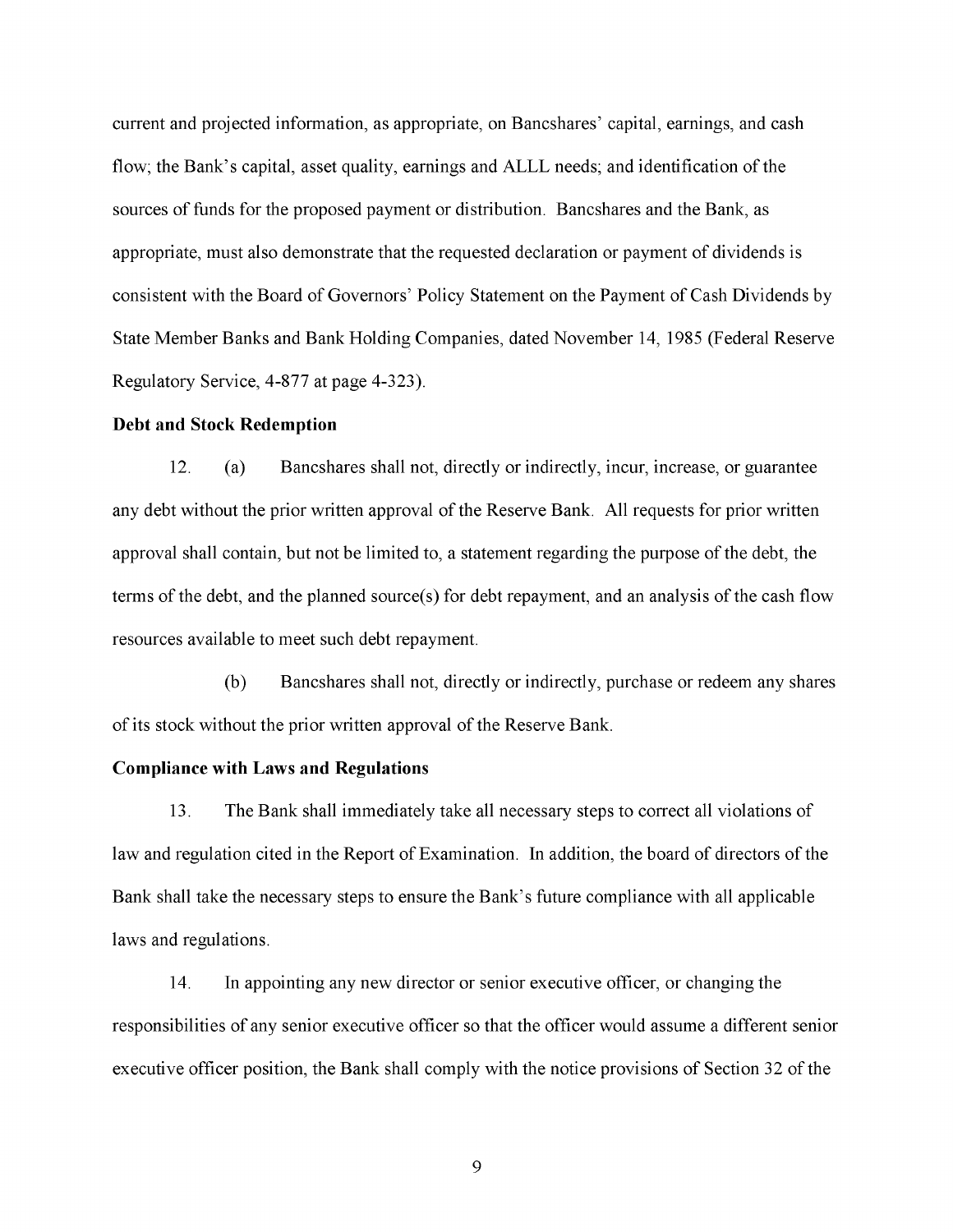FDI Act (12 U.S.C. § 1831i) and Subpart H of Regulation Y of the Board of Governors of the Federal Reserve System (the "Board of Governors") (12 C.F.R. §§ 225.71 *et seq.*).

15. The Bank shall comply with the restrictions on indemnification and severance payments of Section 18(k) of the FDI Act (12 U.S.C. § 1828(k)) and Part 359 of the Federal Deposit Insurance Corporation's regulations (12 C.F.R. Part 359).

#### **Compliance with the Agreement**

16. (a) Within 10 days of this Agreement, the board of directors of the Bank shall appoint a committee (the "Compliance Committee") to monitor and coordinate the Bank's compliance with the provisions of this Agreement. The Compliance Committee shall include a majority of outside directors who are not executive officers or principal shareholders of the Bank, as defined in Sections 215.2(e)(1) and 215.2 (m)(1) of Regulation O of the Board of Governors (12 C.F.R.  $\S$  215.2(e)(1) and 215.2(m)(1). At a minimum, the Compliance Committee shall meet at least monthly, keep detailed minutes of each meeting, and report its findings to the board of directors of the Bank.

17. Within 30 days after the end of each calendar quarter following the date of this Agreement, Bancshares and the Bank shall submit to the Reserve Bank written progress reports detailing the form and manner of all actions taken to secure compliance with this Agreement and the results thereof.

#### **Approval and Implementation of Plans and Program**

18. (a) The Bank, and as applicable, Bancshares shall submit written plans and a program that are acceptable to the Reserve Bank within the applicable time periods set forth in paragraphs 2,  $4(a)$ ,  $4(b)$ ,  $5(c)$ ,  $6$ ,  $7$ ,  $8$ , and  $9$  of this Agreement.

(b) Within 10 days of approval by the Reserve Bank, the Bank, and as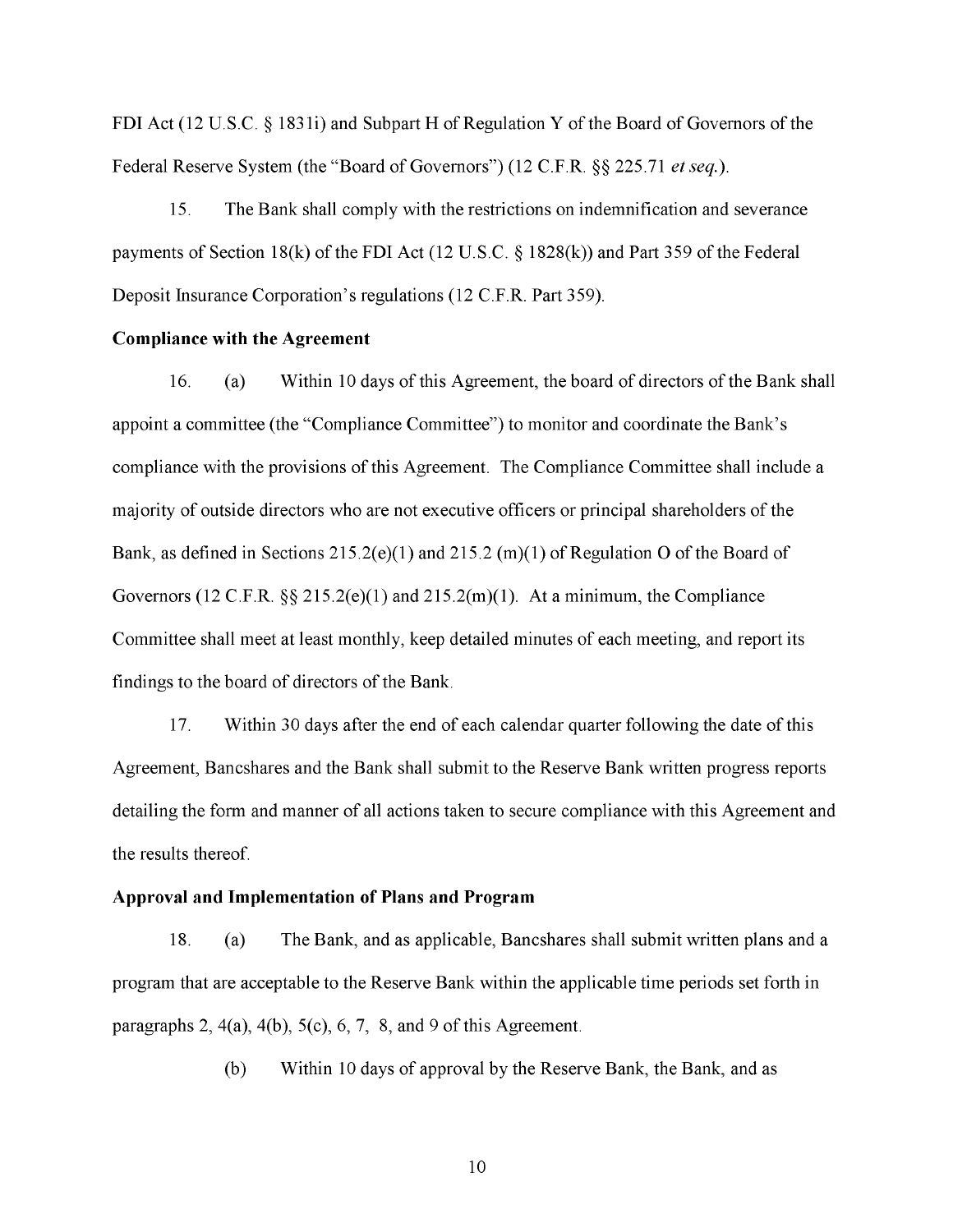applicable, Bancshares shall adopt the approved plans and program. Upon adoption, the Bank,

and as applicable, Bancshares shall promptly implement the approved plans and program.

(c) During the term of this Agreement, the approved plans and program shall

not be amended or rescinded without the prior written approval of the Reserve Bank.

## **Communications**

- 19. All communications regarding this Agreement shall be sent to:
	- (a) Mr. Joe A. Lozano Examining Officer, Banking Supervision and Regulation Federal Reserve Bank of San Francisco 101 Market Street San Francisco, California 94105
	- (b) Mr. Dennis Woods President and Chief Executive Officer United Security Bancshares United Security Bank 2126 Inyo Street Fresno, California 93721

# **Miscellaneous**

20. Notwithstanding any provision of this Agreement, the Reserve Bank may, in its sole discretion, grant written extensions of time to Bancshares and the Bank to comply with any provision of this Agreement.

21. The provisions of this Agreement shall be binding upon Bancshares, the Bank,

and their institution-affiliated parties, in their capacities as such, and their successors and assigns.

22. Each provision of this Agreement shall remain effective and enforceable until

stayed, modified, terminated, or suspended in writing by the Reserve Bank.

23. The provisions of this Agreement shall not bar, estop, or otherwise prevent the Board of Governors, the Reserve Bank, or any other federal or state agency from taking any